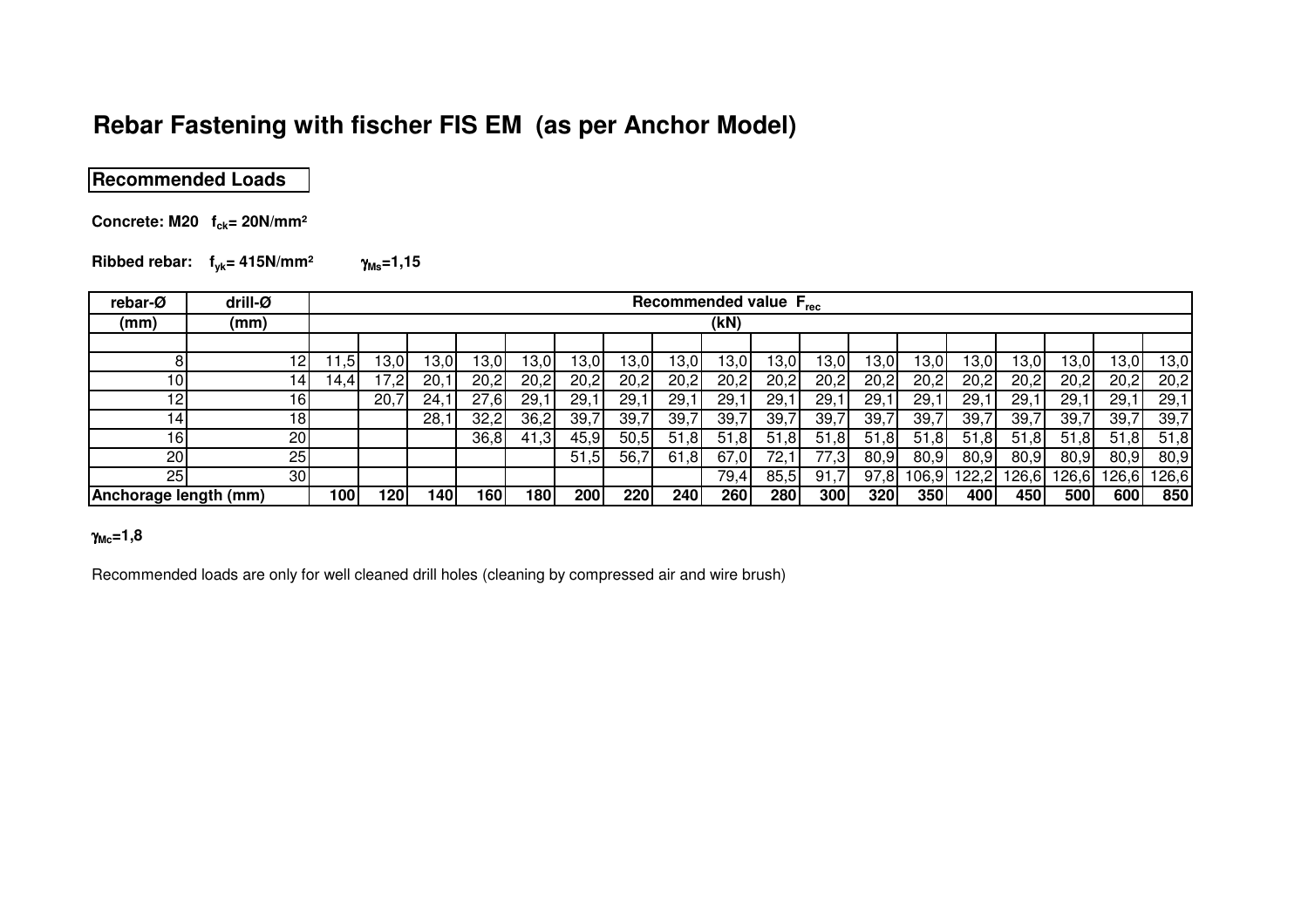# **Rebar Fastening with fischer FIS EM (as per Anchor Model)**

**Recommended Loads**

**Concrete: M25 fck= 25N/mm²**

**Ribbed rebar: fyk= 415N/mm²** $γ_{Ms} = 1,15$ 

| rebar-Ø               | drill-Ø | Recommended value F <sub>rec</sub> |      |       |       |      |       |          |          |       |            |      |       |       |          |       |       |          |       |
|-----------------------|---------|------------------------------------|------|-------|-------|------|-------|----------|----------|-------|------------|------|-------|-------|----------|-------|-------|----------|-------|
| (mm)                  | (mm)    |                                    |      |       |       |      |       |          |          | (kN)  |            |      |       |       |          |       |       |          |       |
|                       |         |                                    |      |       |       |      |       |          |          |       |            |      |       |       |          |       |       |          |       |
|                       | 12      | .3,01                              | 3,0  | 13.OI | 13,0. | 13,0 | 13,0  | 13,0.    | 3,0      | 13,0  | 3,0        | 3,0  | 13,01 | 13,01 | 3,0      | 3,0   | 13,0  | 13,0     | 13,0  |
| 10 <sub>l</sub>       | 14      | .6,7                               | 20,1 | 20,2  | 20,2  | 20,2 | 20,2  | 20.2     | 20,2     | 20,2  | 20,2       | 20,2 | 20,2  | 20,2  | 20,2     | 20,2  | 20,2  | 20,2     | 20,2  |
| 12I                   | 16      |                                    | 24,1 | 28,1  | 29.   | 29,1 | 29,1  | 29,      | 29,1     | 29,   | 29,1       | 29,1 | 29,1  | 29,1  | 29,1     | 29.   | 29,1  | 29,1     | 29,1  |
| $\overline{4}$        | 18      |                                    |      | 32,8  | 37,4  | 39,7 | 39,7  | 39,      | 39,7     | 39.   | 39,7       | 39,7 | 39,7  | 39,7  | 39,7     | 39,7  | 39,7  | 39,7     | 39,7  |
| 16 <sub>1</sub>       | 20      |                                    |      |       | 42,8  | 48,1 | 51,81 | 51<br>.8 | .8<br>51 | 51.8I | 51,8       | 51,8 | 51,8  | 51,8  | 51<br>.8 | 51,8  | 51,8  | 51<br>.8 | 51,8  |
| 20                    | 25      |                                    |      |       |       |      | 59,8  | 65,8     | .8       | 77,8  | 80.9       | 80.9 | 80,9  | 80,9  | 80,9     | 80,9  | 80,9  | 80,9     | 80,9  |
| 25 <sub>l</sub>       | 30      |                                    |      |       |       |      |       |          |          | 92,3  | 99,4       | 06,5 | 13.6  | 24,2  | 126,61   | 126.6 | 126.6 | 126,6    | 126,6 |
| Anchorage length (mm) |         | 100                                | 120  | 140l  | 160   | 180  | 200   | 220      | 240      | 260   | <b>280</b> | 300  | 320   | 350   | 400      | 450   | 500   | 600      | 850   |

### γ**Mc=1,8**

Recommended loads are only for well cleaned drill holes (cleaning by compressed air and wire brush)